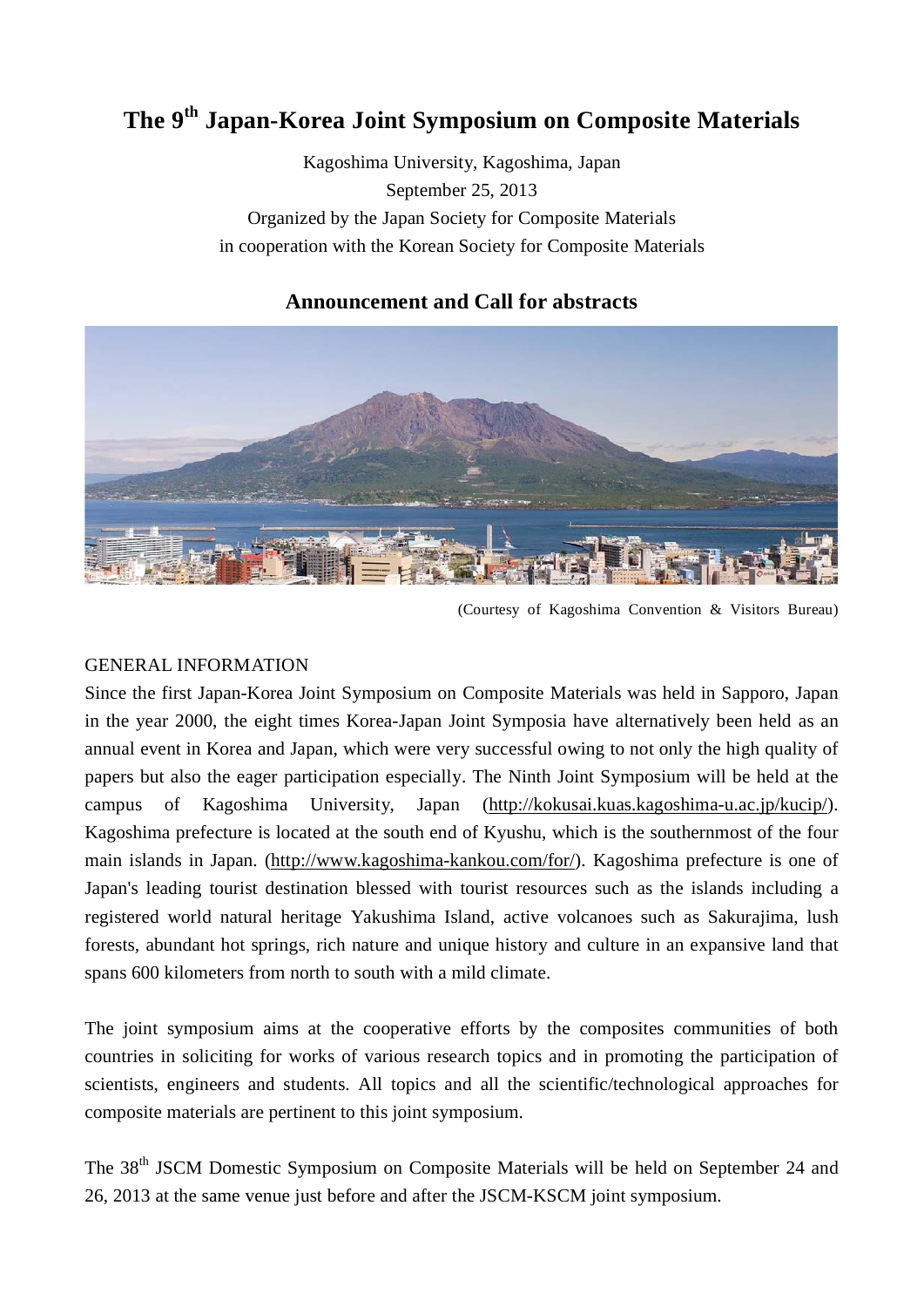

The conference venue on the campus of Kagoshima University

### VENUE

The Joint Symposium will be held on the campus of Kagoshima University, which is located near the center of Kagoshima-city area and about 40 minutes away from the Kagoshima Airport by limousine bus. South Kyushu's hub airport, Kagoshima Airport, has three regular international airline routes; Shanghai, Seoul and Taipei as well as many routes that connect it with major cities in Japan such as Tokyo and Osaka, and various islands within the prefecture. Shinkansen bullet train lines have opened between Kagoshima Chuo and Hakata, connecting the two cities in approximately one hour and twenty minutes.

### ACCOMMODATION

A block of rooms in Castle Park Hotel, a four-star hotel, has been set aside at a very special rate. For any further information, please contact Prof. Nak-Sam Choi or Dr. Ichiro Taketa.

### **REGISTRATION**

The registration fee is 10,000 Japanese Yen for Korean participants that includes one copy of the symposium proceedings and the conference banquet.

#### IMPORTANT DATES:

| July 1, 2013       | Deadline for application with 100 words abstracts   |
|--------------------|-----------------------------------------------------|
| August 5, 2013     | Deadline for submission of two-page manuscripts     |
| September 5, 2013  | Final program                                       |
| September 24, 2013 | 38th JSCM Domestic Symposium on Composite Materials |
| September 24, 2013 | Get-together party                                  |
| September 25, 2013 | 9th JSCM-KSCM Joint Symposium and Banquet           |
| September 26, 2013 | 38th JSCM Domestic Symposium on Composite Materials |
| September 27, 2013 | Technical tour                                      |
|                    |                                                     |